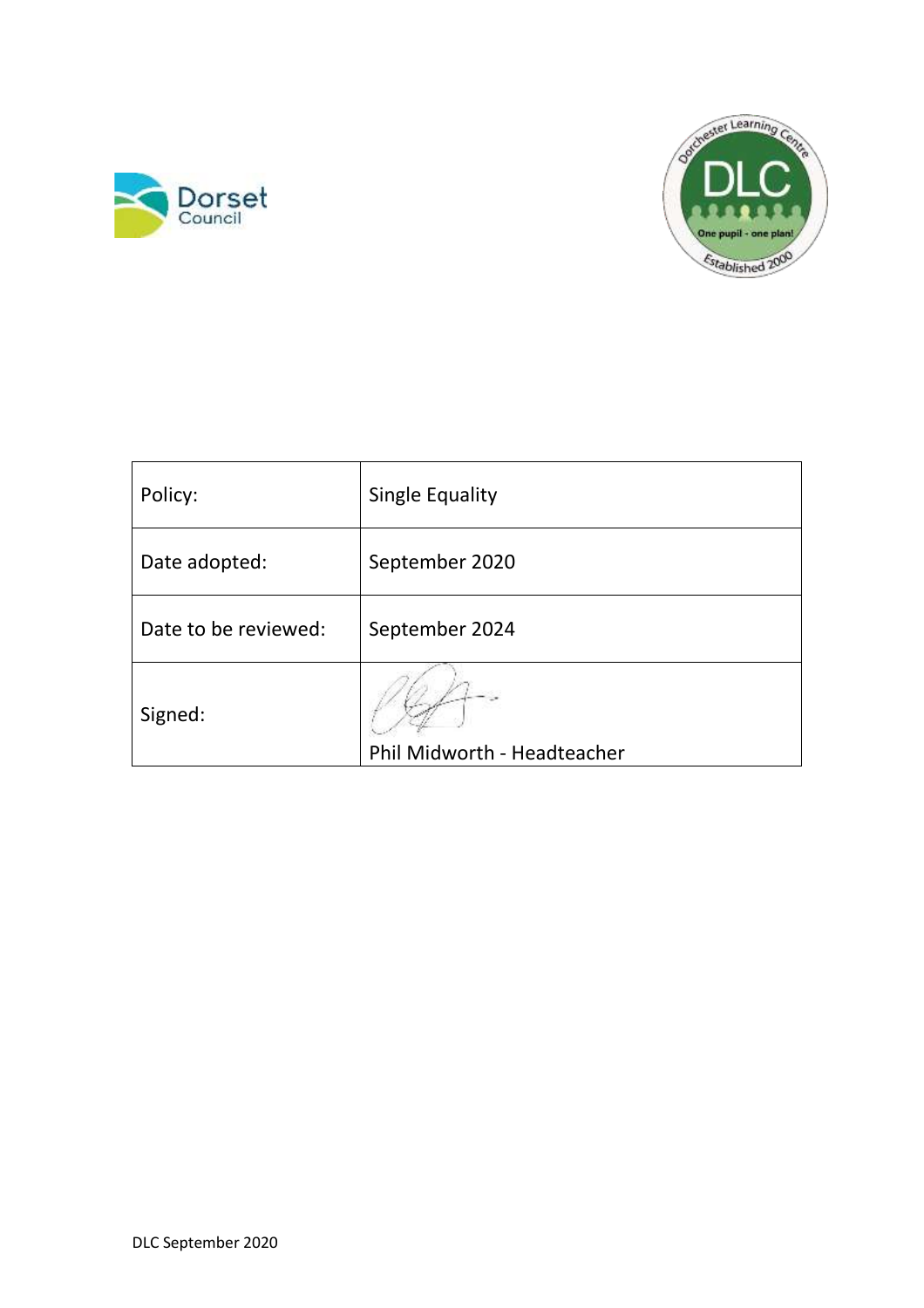# **Single Equality & Objectives Policy**

**Dorchester Learning Centre**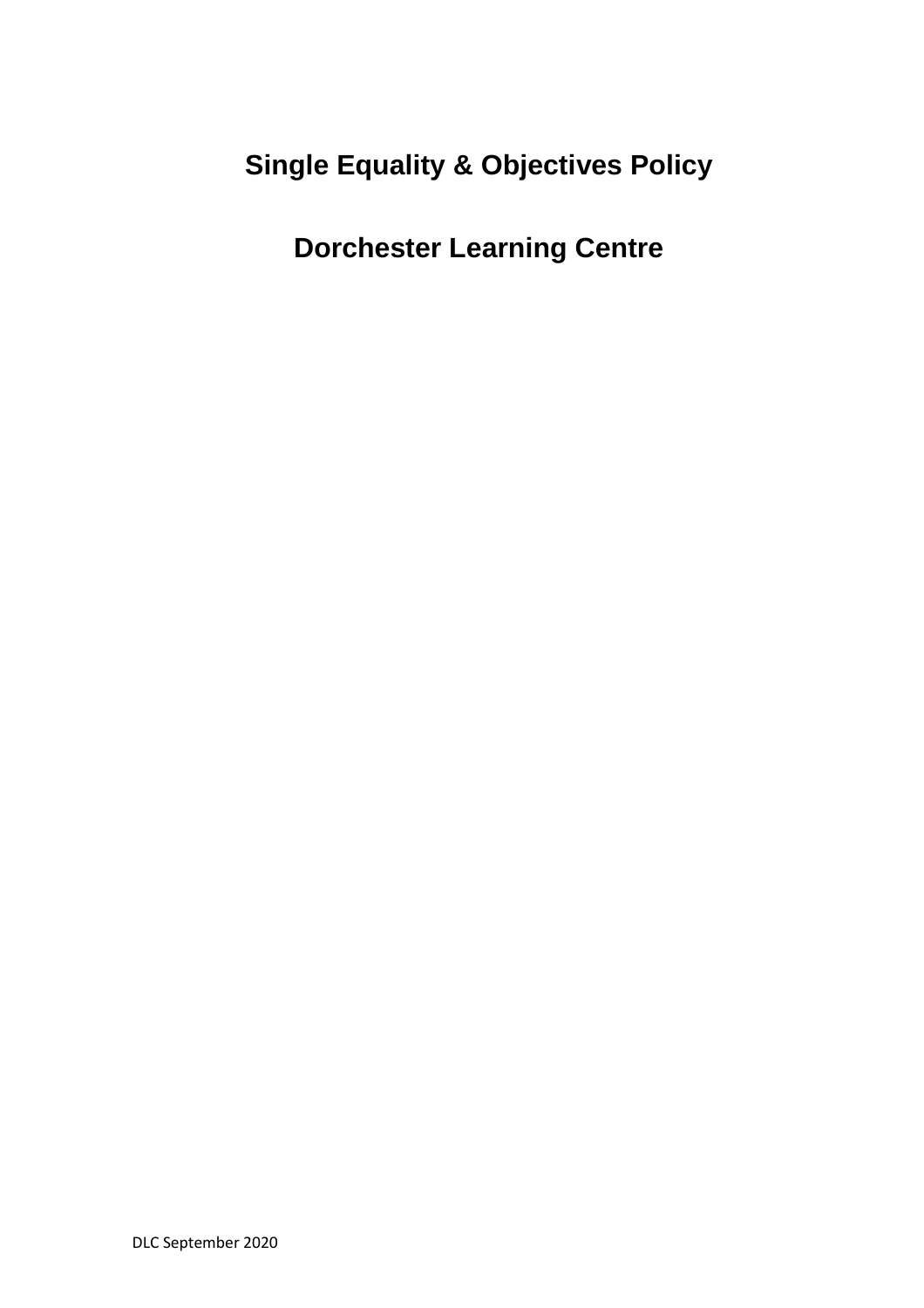This policy reflects the **Equality Act 2010** which harmonises and replaces previous legislation including the Race Relations Act 1976, Disability Discrimination Act 1995, Gender Recognition Act 2004 and Sex Discrimination Act 1975. The policy therefore supersedes all previous school policies on Disability, Ethnicity (i.e., Race) and Gender. Through this policy Dorchester Learning Centre will fulfil its public duty to have due regard to the need to eliminate unlawful discrimination, advance equality of opportunity, and foster good relations in connection with disability, ethnicity, gender, religion, sexual identity, and where appropriate, age (applicable to employees only). The guiding principles in this policy refer to all individuals and therefore are equally applicable to pupils, staff, governors in addition to visitors to Dorchester Learning Centre.

## **Legal framework**

Duties as identified in the Equality Act 2010 and its [Schedules.](http://www.legislation.gov.uk/ukpga/2010/15/contents) There are nine equality strands (known as Protected Characteristics):

> [disability;](http://www.direct.gov.uk/en/DisabledPeople/RightsAndObligations/DisabilityRights/DG_4001068) ethnicity (including Gypsy and Traveller groups); gender; gender identity and transgender; faith, religion and belief; marriage and civil partnership; sexual orientation (homophobia); pregnancy and maternity; age.

Each relates to direct discrimination, discrimination by association, discrimination by perception, indirect discrimination; harassment and victimization. Dorchester Learning Centre will seek to achieve positive action in respect of the Act.

**It should be noted that all schools have a duty to comply with the Equality Act 2010 and the Public Sector Duties, and failure to do so could result in legal action against the school's Governing Body. Employees of the school acting on behalf of the Governing Body are also liable for their own discriminatory actions.**

Dorchester Learning Centre is mindful of the **Public Sector Equality Duty** which came into force on 5 April 2011 and within this policy will incorporate:

(i) our [Equality Objectives](http://www.equalityhumanrights.com/uploaded_files/EqualityAct/PSED/objectives_guideance.pdf) and monitor these regularly:

# **Good Practice**

- 1. We strive to achieve a cohesive community and expect that children respect one another and behave with respect to one another, and that their parents feel fully engaged in the school.
- 2. We aim to enhance a wider sense of community locally, as well as in the context of the UK and the World communities.
- 3. We support the [UN Convention on the Rights of the Child,](http://www.unicef.org/crc/files/Rights_overview.pdf) the [UN Convention on the Rights](http://www.un.org/disabilities/documents/convention/convoptprot-e.pdf)  [of People with Disabilities,](http://www.un.org/disabilities/documents/convention/convoptprot-e.pdf) and the [Human Rights Act 1998.](http://www.legislation.gov.uk/ukpga/1998/42/contents) Through our policies and actions we undertake to ensure that every child and young person is healthy, safe, is able to enjoy and achieve in their learning experience, and is able to contribute to the wider community.
- 4. We consider it prudent and sensible to maintain the practice of logging racist incidents and reporting them to the LA. We monitor and log incidents that discriminate against children and young people or adults in our school with protected characteristics, e.g., homophobic bullying. We also monitor and log bullying incidents directed towards those with special educational needs.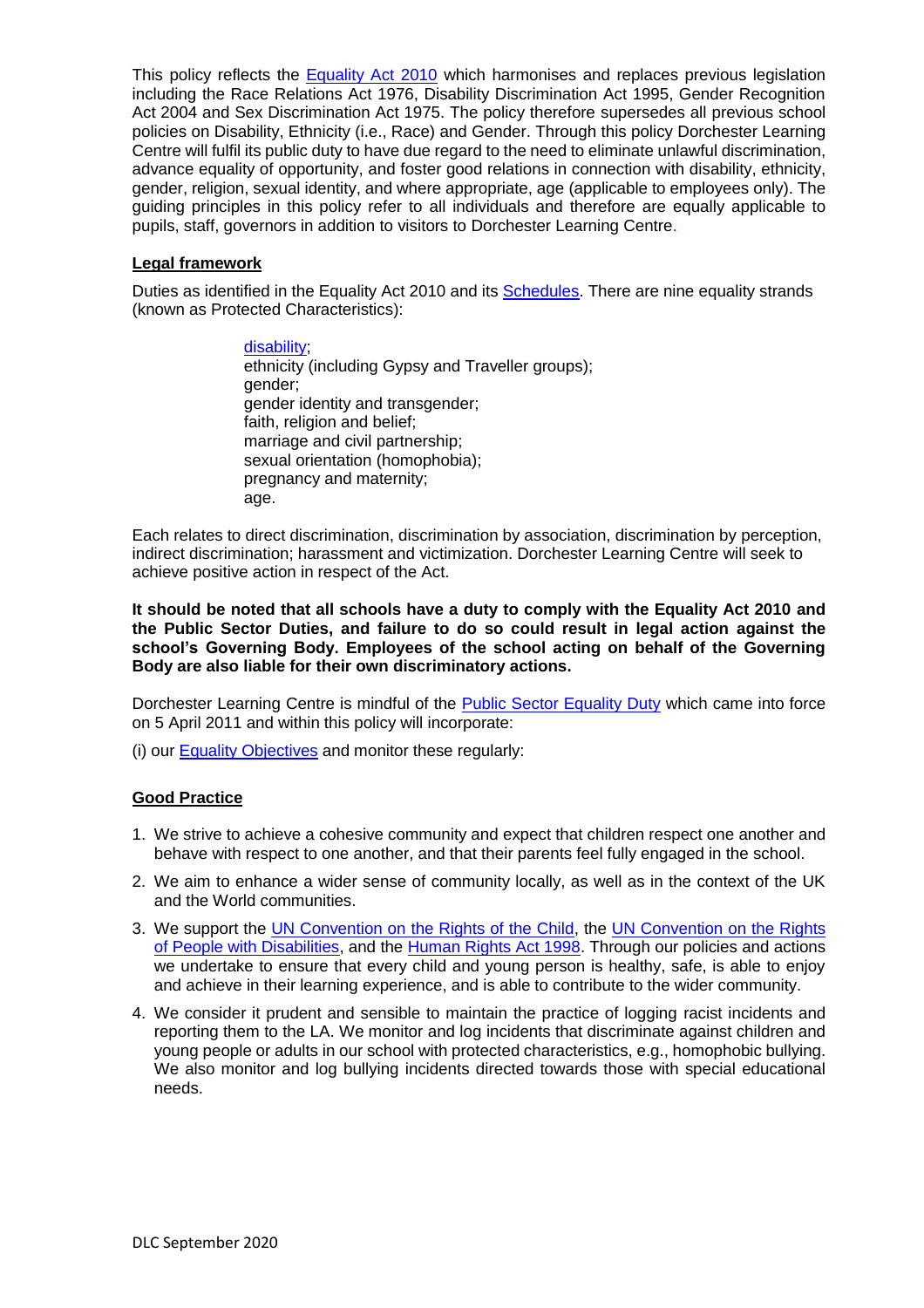# **Guiding principles**

In fulfilling the legal obligations and establishing our school ethos, we are guided by 9 principles:

## **Principle 1: All learners are of equal value**

We see all learners and potential learners, and their parents and carers, as of equal value:

- whether or not they are disabled,
- whatever their ethnicity, culture, religious affiliation, national origin or national status,
- whatever their gender or gender identity,
- whatever their sexual identity.

## **Principle 2: We recognise and respect difference**

Treating people equally (Principle 1 above) does not necessarily involve treating them all the same. Policies, procedures and activities must not discriminate but must nevertheless take account of differences of life-experience, outlook and background, and in the kinds of barrier and disadvantage which people may face, in relation to:

- disability, so that reasonable adjustments are made;
- ethnicity, so that different cultural backgrounds and experiences of prejudice are recognised;
- gender, so that the different needs and experiences of girls and boys, women and men are recognised;
- sexual identity.

## **Principle 3: We foster positive attitudes and relationships and a shared sense of cohesion and belonging**

Policies, procedure and activities promote:

- positive attitudes and actions towards disabled people, good relations between disabled and non-disabled people, and an absence of harassment of disabled people;
- positive interaction, good relations and dialogue between groups and communities different from each other in terms of ethnicity, culture, religious affiliation, national origin or national status, and an absence of prejudice related bullying and incidents;
- mutual respect and good relations between boys and girls, women and men and an absence of sexual and homophobic harassment.

## **Principle 4: We observe good equalities practice in staff recruitment, retention and development**

Policies and procedures benefit all employees and potential employees, for example in recruitment and promotion and in continuing professional development:

- whether or not they are disabled;
- whatever their ethnicity, culture, religious affiliation, national origin or national status;
- whatever their gender and sexual identity and with full respect for legal rights relating to pregnancy and maternity.

### **Principle 5: We aim to reduce and remove inequalities and barriers that already exist**

In addition to avoiding or minimising possible negative impacts of our policies, we take opportunities to maximise positive impacts by reducing and removing inequalities and barriers that may already exist between:

- disabled and non-disabled;
- people of different ethnic, cultural and religious backgrounds;
- girls and boys, women and men;
- people of different sexualities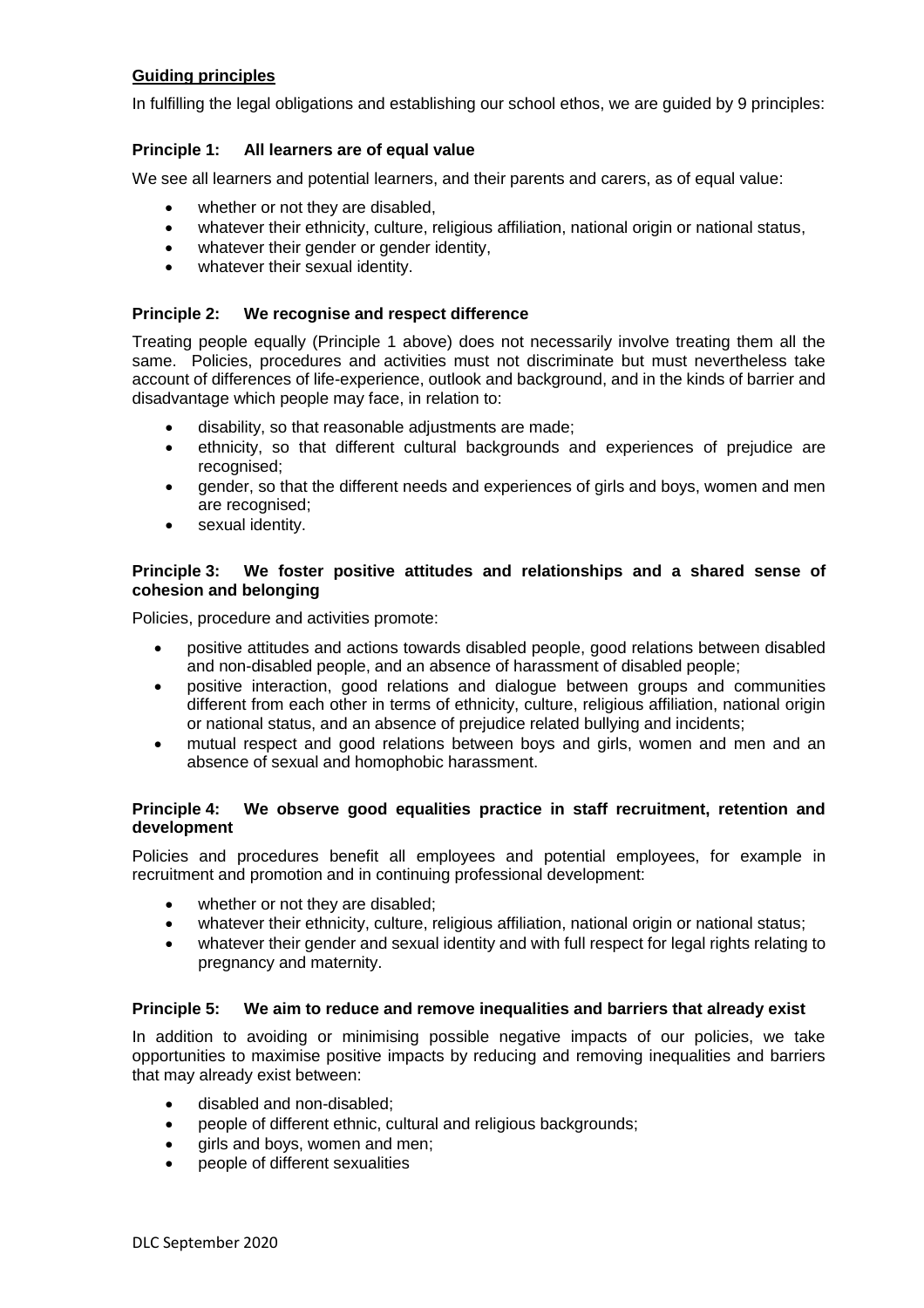## **Principle 6: We consult and involve widely**

People affected by a policy or activity should be consulted and involved in the design of new policies and in the review of existing ones. Consultation involves:

- disabled and non-disabled;
- people of different ethnic, cultural and religious backgrounds;
- girls and boys, women and men;
- people of different sexualities

### **Principle 7: We address prejudice and prejudice related bullying**

We oppose all forms of prejudice which stand in the way of fulfilling the legal duties listed above:

- prejudices around disability and special educational needs;
- prejudices around racism and xenophobia, including those that are directed against religious groups and communities, for example anti-Semitism and Islamophobia, and those that are directed against Travellers, migrants, refugees and people seeking asylum;
- prejudice reflecting sexism or homophobia.

#### **Principle 8: Society as a whole should benefit**

Policies and activities should benefit society as a whole, both locally and nationally, by fostering greater social cohesion and greater participation in public life of:

- disabled and non-disabled;
- people of different ethnic, cultural and religious backgrounds;
- girls and boys, women and men;
- people of different sexualities

#### **Principle 9: Objectives** (covered by Equality Objectives after 6/4/12)

Each year we formulate and publish specific and measurable equality objectives, based on the evidence we have collected and published, in relation to:

- disability;
- ethnicity, religion and culture;
- gender.

#### **Arrangements, Roles and Responsibilities**

- 1. The equality employment information will be monitored and reported to the Governing Body on an annual basis.
- 2. Dorchester Learning Centre will undertake Equality Impact Assessment (Equality Analysis) exercises when renewing or reviewing policy or practice to ensure full compliance with the Equality Act 2011.

#### **Curriculum**

- 3. Curriculum information will also be evaluated by looking specifically at equality groups in addition to the standard analysis conducted by the school and adjustments as appropriate to ensure that equality groups are supported positively.
- 4. All other data relating to whole school monitoring will encompass scrutiny of equality information so that groups are supported positively.
- 5. When it is reviewed, each curriculum subject or area will ensure that teaching and learning will reflect our Guiding Principles as set out above.